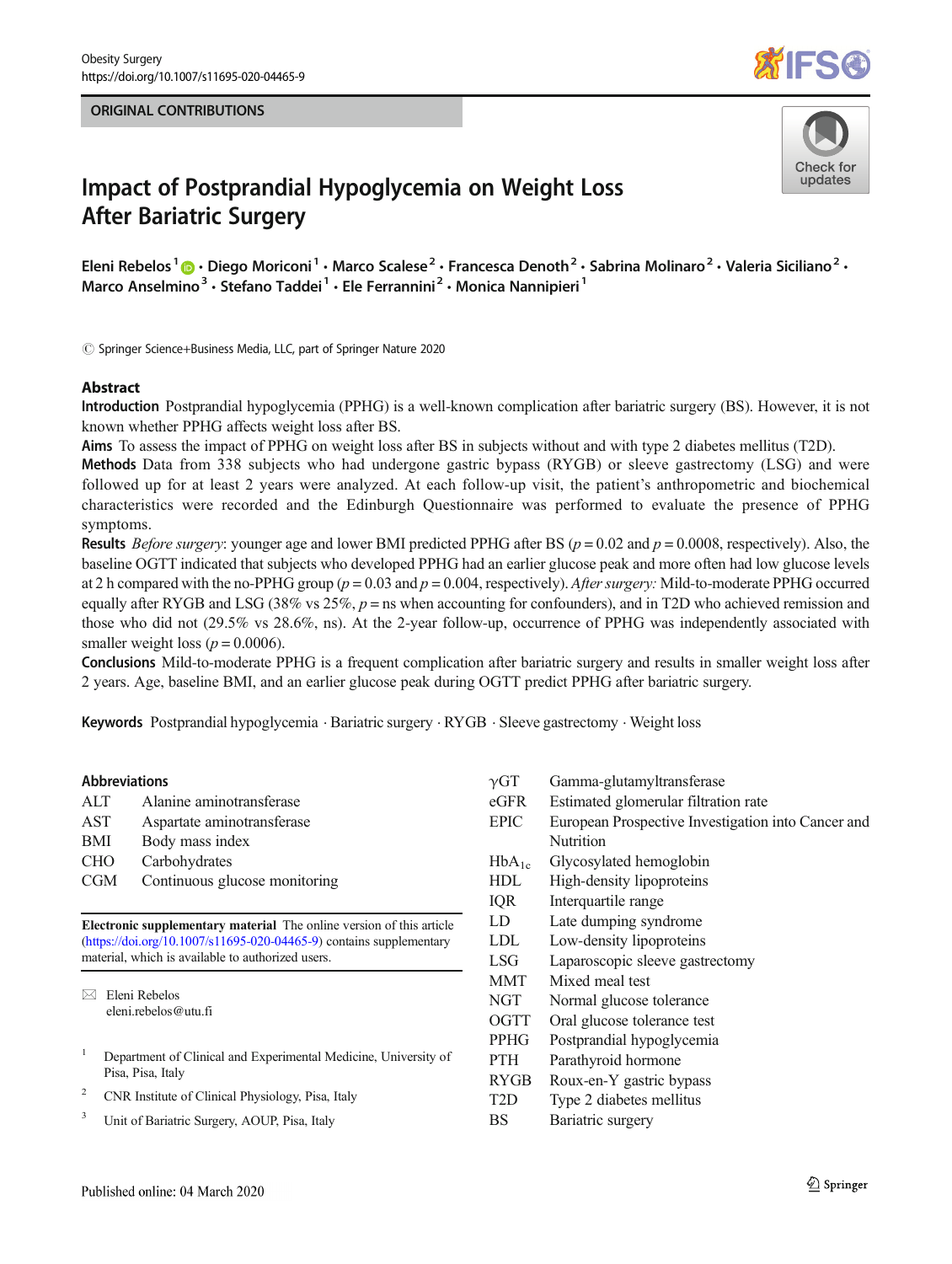## Introduction

Bariatric surgery (BS) is the most effective treatment for long-term weight loss and reduction of obesity-related metabolic disturbances in severe obesity. However, individuals treated with Roux-en-Y gastric bypass (RYGB) are exposed to an increased risk of postprandial hypoglycemia (PPHG), which may lead to adverse events and impaired quality of life  $[1-3]$  $[1-3]$  $[1-3]$  $[1-3]$ . In fact, 1 to 3 years after RYGB,  $\sim$  30% of patients develop mild-to-moderate PPHG symptoms, which resolve with dietary modification [\[4\]](#page-6-0). Regarding laparoscopic sleeve gastrectomy (LSG), similar percentages of PPHG using oral glucose tolerance testing (OGTT) have been reported [\[5\]](#page-6-0). PPHG usually occurs 2–4 h after the ingestion of a meal and is attributed to the rapid delivery of glucose to the jejunum, which acts as a strong stimulus for insulin secretion and subsequent hypoglycemia [[6\]](#page-6-0). The incidence of severe episodes requiring hospitalization is reported in less than 0.5% of the operated patients [\[7](#page-6-0)], but the incidence of symptoms suggestive of PPHG—according to the Edinburgh Questionnaire or the presence of low plasma glucose values (< 50 mg/dl) after a glucose challenge—can reach and exceed 30% [\[4,](#page-6-0) [5](#page-6-0)]. Moreover, using continuous glucose monitoring (CGM) in 15 subjects who underwent RYGB, Abrahamsson et al. reported that they spent 2.9% of the monitoring time in hypoglycemia (mainly in the postprandial phase). As discussed by the authors, CGM tends to slightly underestimate glucose levels, and thus, the incidence of hypoglycemic events may have been overestimated [\[8](#page-6-0)].

Studies on the predictors of PPHG after BS have yielded mixed results. Whereas in some studies the occurrence of PPHG was found to be unrelated to age, gender, and preoperative or postoperative body mass index (BMI) [[9,](#page-6-0) [10](#page-6-0)], a recent paper by Nielsen et al. [[11\]](#page-6-0) reported that younger age and lower post-surgery BMI are strong predictors of PPHG. Furthermore, Lee et al. [[12\]](#page-6-0) described an association between PPHG and the presence of preoperative hypoglycemic symptoms, female gender, and longer time since surgery. Most studies report that PPHG develops in patients with normal preoperative glucose tolerance (NGT), and it has been suggested that patients with type 2 diabetes mellitus (T2D) are protected from the development of PPHG on account of their impaired β-cell function and decreased insulin sensitivity [[3\]](#page-6-0). However, recently our group and others have shown that PPHG after BS occurs also in T2D patients [\[13](#page-6-0), [14](#page-6-0)].

As far as weight loss is concerned, whereas it is well established that in the general population PPHG is a risk factor for increased food intake and weight gain [\[15](#page-6-0)], its effect on weight loss in subjects who have undergone BS—and experience frequent PPHG—has not been elucidated. The lack of conclusive data on whether PPHG affects weight loss after

BS is attested by the fact that PPHG has been thought both to contribute to weight loss and to promote weight regain. More specifically, it has been suggested that PPHG and/or early dumping syndrome after ingestion of simple carbohydrates could contribute to major weight loss after RYGB due to aversion to such foods  $[16, 17]$  $[16, 17]$  $[16, 17]$  $[16, 17]$ . On the other hand, it has been argued that asymptomatic PPHG may spontaneously divert the diet of the affected patients towards high-calorie foods, thus becoming the so-called sweet eaters.

Against this background, we hypothesized that postoperative PPHG would decrease weight loss due to carbohydrate craving and a higher calorie intake after PPHG events. In addition, we sought to determine which baseline parameters may predict PPHG after BS.

# Methods

#### Study Design/Study Population

We collected pre- and post-BS data from all the subjects who were regularly followed at our outpatient clinic for metabolic control. In the preoperative setting, the registered data consisted of anthropometric and biochemical characteristics and, in 204 subjects, also of a standard, 2-h oral glucose tolerance test (OGTT). Post-BS data regarding the presence of symptoms suggestive of PPHG and the patients' alimentary pattern were also recorded. Subjects were screened before surgery to exclude secondary causes of obesity and to verify their eligibility for BS. Further exclusion criteria were as follows: (a) previous BS, (b) treatment with pharmacologic agents that can induce hypoglycemia, (c) use of psychiatric medications known to affect body weight, and (d) severe medical conditions (cirrhosis, end-stage renal failure, malignancy, connective tissue diseases, endocrine diseases). An OGTT was performed on 204 patients that did not have T2D diagnosis before surgery. Based on the American Diabetes Association criteria [[18\]](#page-6-0), 28 patients had newly onset T2D and started treatment with metformin, whereas 92 patients had T2D at baseline and were treated with metformin only (42%), combination of metformin and dipeptidyl peptidase-4 inhibitors (45%), or basal-bolus insulin therapy (13%). All subjects underwent RYGB or LSG at the Bariatric Surgery Unit of Pisa's University Hospital between August 2008 and February 2014. Selection of the intervention was personalized according to the patient's characteristics (age, BMI, treatment) and co-morbidities (gastroesophageal reflux disease, H. pylori, iron/vitamin deficiencies, anemia, non-alcoholic steatohepatitis) after multidisciplinary evaluation (internist and surgeon). The Ethics Committee of Pisa University approved the present study (number 2360). Prior to enrolment, each participant gave written consent. The study was performed in accordance with the Declaration of Helsinki.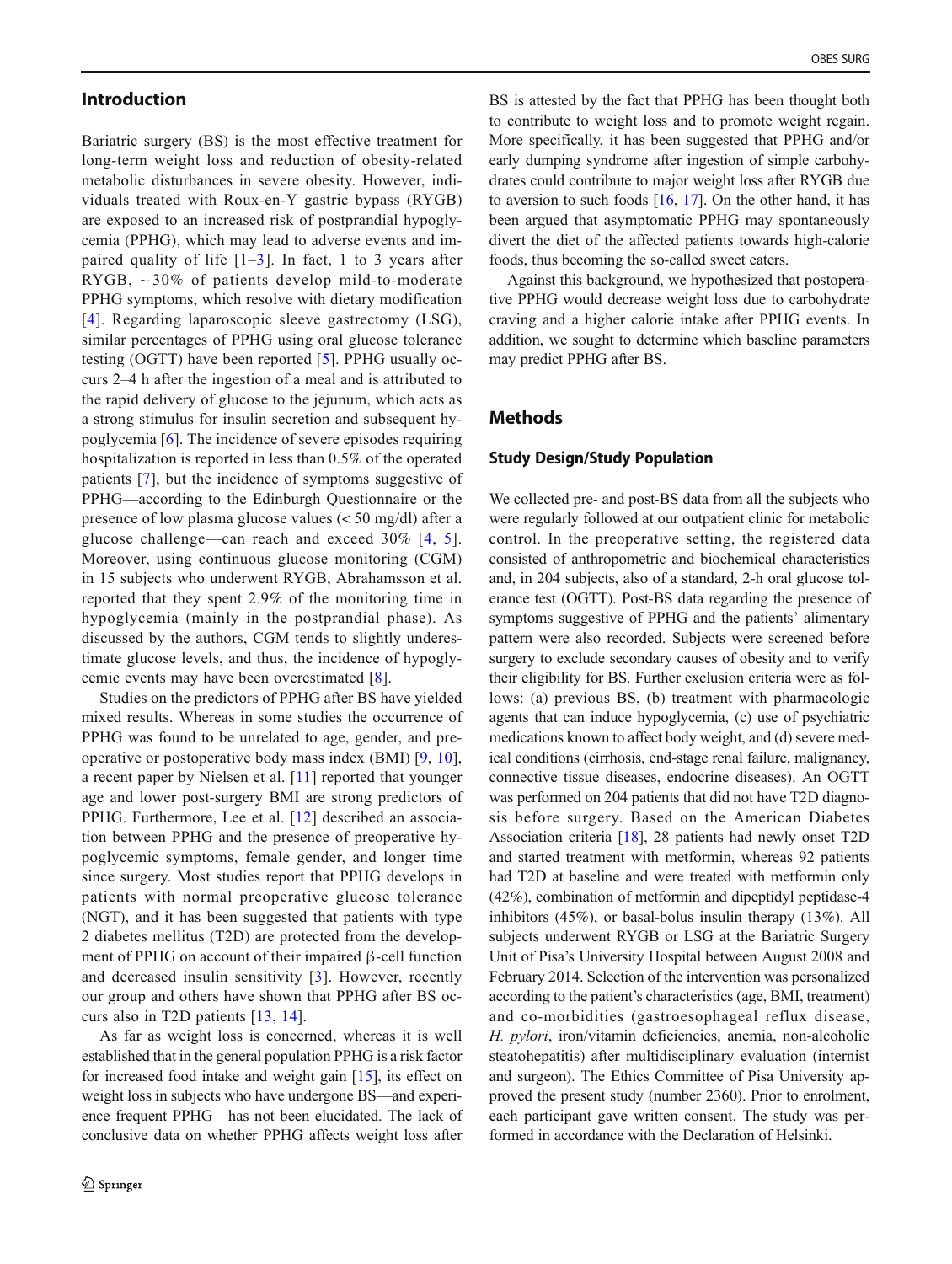#### Follow-up Visits

After surgery, patients were followed by planned visits at 45 days, 3 months, 6 months, and every 6–12 months thereafter, depending on their general status (symptoms, weight loss, metabolic control). During these visits, anthropometric (weight, blood pressure, cardiac frequency) and biochemical measurements were recorded. In addition, a questionnaire adapted to the Edinburgh Hypoglycemia scale was performed in order to screen for 11 symptoms of PPHG [[19\]](#page-6-0). These symptoms were sweating, palpitations, shaking, hunger, confusion, drowsiness, odd behavior, speech difficulty, incoordination, nausea, and headache. If the patient experienced  $\geq$  3 symptoms suggestive of PPHG during the whole period since the last visit, she/he was asked additional questions regarding the macronutrient composition of her/his meals and the temporal relationship between the onset of the symptoms and meal termination. Thus, a subject was assigned to the PPHG group after careful evaluation of the following criteria: (a) symptoms suggestive of low blood glucose levels, (b) the onset of symptoms 1 h after and within 4 h from the start of the last meal, (c) the macronutrient content of the last meal prior to the start of symptoms, (d) capillary glucose levels < 3.33 mmol/L, and (e) remission of symptoms after eating carbohydrates. A subject fulfilling all five criteria was assigned to the PPHG group.

#### Severity of PPHG

PPHG episodes requiring medical assistance, hospitalization, or both were considered severe [[4\]](#page-6-0). All other episodes that were resolved after simply consuming carbohydrates were considered mild-to-moderate.

## OGTT Confirmation

All patients reporting symptoms suggestive of PPHG were encouraged to undergo a 5-h diagnostic OGTT.

## EPIC Questionnaire

Subjects also completed a semi-quantitative diet questionnaire validated in the Italian language, EPIC, developed by the European Prospective Investigation into Cancer and Nutrition (EPIC) study, which assesses dietary habits in terms of macronutrient consumption and estimates the contribution of specific nutrients to daily calorie intake through standard portion(s) [\[20\]](#page-6-0). EPIC investigates separately main food categories: starters, main courses, fruits/vegetables, drinks, and sweets. Moreover, the frequency of consumption of each food group is subdivided into days, weeks, and months. Based on caloric and macronutrient content, foods were grouped into category 1: bread, breakfast cereals, rusks, breadsticks, pizza, pasta, rice, and potatoes; category 2: low-, medium-, and highcalorie cookies, brioches, industrial sweet snacks, ice cream, pies, yogurt, fresh fruit, orange squash, grapefruit squash, fruit juice, tea and herbal tea, coffee, chocolate spread, jam, marmalade, sugar, and honey; category 3: cheese and dairy products; category 4: vegetables; category 5: legumes; category 6: eggs, red meat, sausages, cold cuts, white meat, and fish; category 7: milk; and category 8: sweetened drinks, carbonated or not.

## Calculations

Insulin sensitivity was estimated using the oral glucose insulin sensitivity (OGIS) index, which has been validated against the euglycemic hyperinsulinemic clamp [[21](#page-6-0)].

#### Statistical Analysis

Continuous variables were expressed as mean  $\pm$  SD or median (interquartile range (IQR)); categorical variables were expressed as percentages. The comparison between continuous variables in patients with PPHG events and in those patients without PPHG events was performed by Student'<sup>s</sup> t test or the Wilcoxon test, as appropriate. The comparison between categorical variables was performed by the  $\chi^2$  test. To assess the association of weight loss with PPHG and the type of surgery, a linear logistic regression analysis, adjusted for gender and age, was used separately for each year of follow-up (2, 3, 4, and 5 years). Moreover, the association of PPHG with the macro-categories of food was investigated separately for the first and second years of follow-up by first performing a univariate logistic regression and then a multivariate logistic regression adjusted for all  $p < 0.1$  from univariate tests (operation type, gender, and age). The association between PPHG and consumption of CHO was tested by a univariate analysis. A  $p \leq 0.05$  was considered statistically significant. Statistical analyses were done using JMP version 13.0 (SAS Institute, Cary, NC, USA). The figures were created using GraphPad.

# Results

#### Before Surgery

A total of 338 subjects were evaluated; their disposition is shown in Supplementary Figure 1. Of them, 261 underwent RYGB and 77 underwent LSG. Since the decision on the intervention was personalized according to each patient's characteristics and co-morbidities, subjects undergoing LSG turned out to be older  $(p < 0.0001)$  and to have higher total cholesterol levels ( $p = 0.05$ ) and worse renal function ( $p =$ 0.01) (Supplementary Table 1).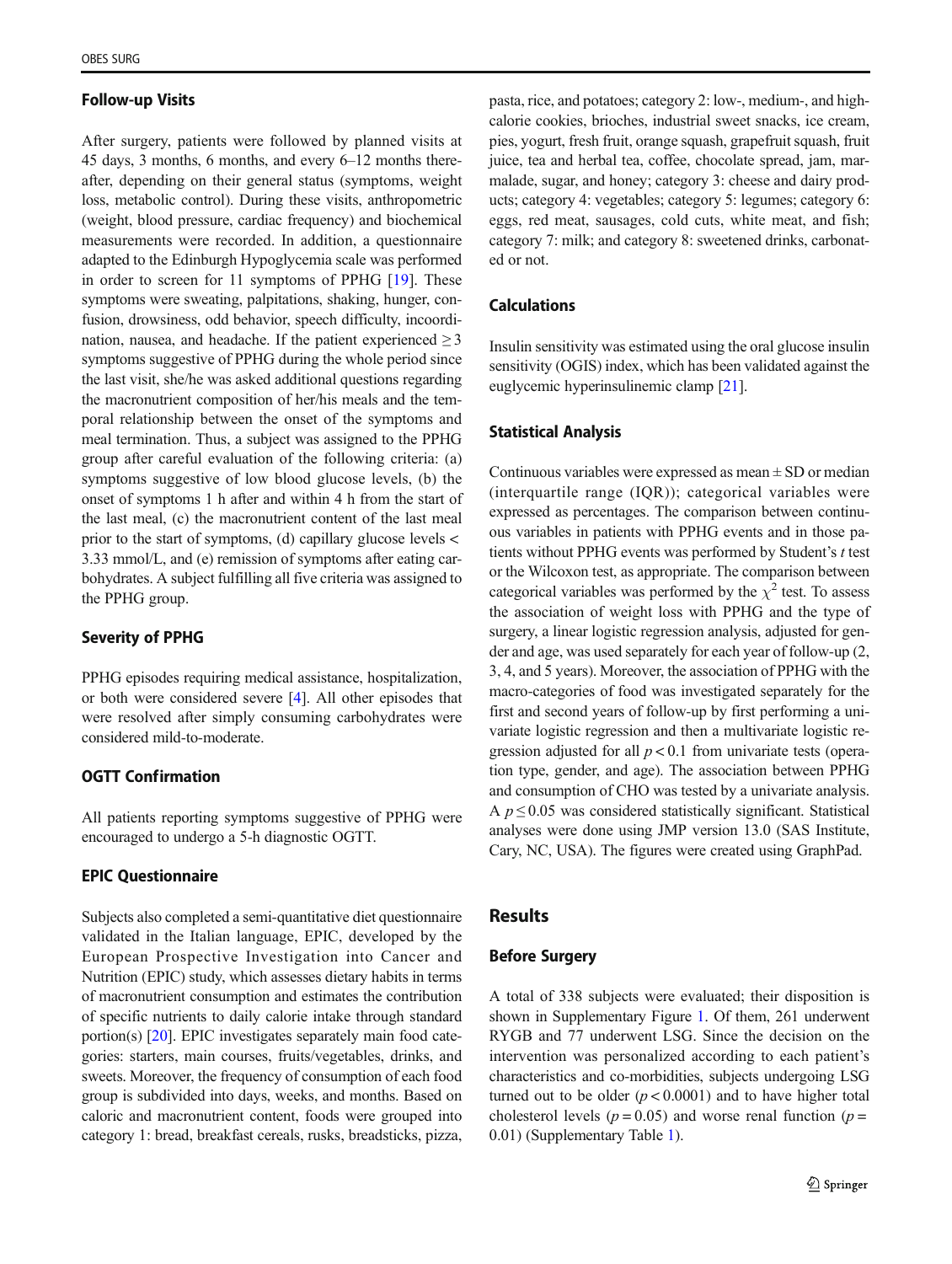Subjects who developed PPHG  $(n = 119)$ , compared with those who did not  $(n = 219)$ , had lower BMI before surgery  $(p = 0.0008)$  and were younger  $(p = 0.02)$ . There was no difference in the incidence of PPHG between women and men. Subjects who developed PPHG had lower fasting glucose at baseline ( $95 \pm 30$  vs  $105 \pm 44$  mg/dL,  $p = 0.02$ ) and a tendency for lower Hb<sub>A1c</sub> (6.1  $\pm$  0.9 vs 6.4  $\pm$  1.4, p = 0.099). The better glycemic control in the PPHG group was driven by a lower percentage of T2D. When restricting the analysis to subjects without T2D, there were no significant differences in fasting glucose or  $HbA_{1c}$  between PPHG and no-PPHG (Table 1).

In the 204 subjects who had baseline OGTT data, subjects developing PPHG after surgery more frequently had the glucose peak at 30 min and decreasing glycemias thereafter (22/ 77 vs 20/127, in the PPHG and no-PPHG groups respectively,  $p = 0.028$ ). This result became stronger after excluding T2D subjects (22/64 PPHG vs 19/105 no-PPHG,  $p = 0.017$ ). Moreover, 2-h plasma glucoses < 3.33 mmol/L occurred only in the PPHG (Fig. [1](#page-4-0)).

## After Surgery

In the whole dataset, 92 subjects had symptoms attributable to early dumping syndrome, and of them, only 39 subjects also developed PPHG. Of the 119 subjects in the PPHG group, 43 presented PPHG 1–1.5 years after BS, 47 subjects at 1.5– 2 years, and 29 at 2 years post surgery. In a univariate analysis, PPHG occurred more frequently in patients undergoing RYGB compared with LSG (38% vs 25%, respectively,  $p =$ 0.03). However, after accounting for confounders such as

baseline BMI, age, and gender, there was no difference in the incidence of PPHG between the two surgeries. PPHG occurred both in T2D and in non-diabetic subjects, with no difference in incidence between the two groups (Table [2](#page-4-0)).

# OGTT Confirmation

Out of the 119 subjects reporting PPHG symptoms, 48 received a 5-h OGTT, which in 46 cases confirmed the presence of PPHG (symptoms and plasma glucose < 3.33 mmol/L). Only two subjects with T2D had glucose levels between 3.33 and 3.88 mmol/L and also reported symptoms; these subjects were also considered suffering from PPHG.

#### PPHG Impact on Weight Loss

One year after BS, both groups experienced major weight loss, with no difference between PPHG and no-PPHG (−  $14.4 \pm 4.8$  vs  $-15.4 \pm 5.8$  BMI units, respectively,  $p = 0.4$ ). During the second year post surgery, the rate of weight loss was lower in the PPHG than in the no-PPHG group  $(-0.4 \text{ vs }$ 1.2 BMI units). This resulted in greater weight loss in the no-PPHG compared with the PPHG at 2 years  $(-17.2 \pm 6.3 \text{ vs } -1)$  $14.7 \pm 5.2$  BMI units,  $p = 0.0006$ ). In a multivariate model, age  $(p = 0.0003)$ , baseline BMI  $(p < 0.0001)$ , RYGB  $(p < 0.0001)$ , and occurrence of PPHG  $(p = 0.008)$ , but not gender, were independently associated with weight loss at 2 years. The negative impact of PPHG on weight loss was confirmed when restricting the PPHG group to only those who had both symptoms and a positive OGTT  $(n = 48)$  in a

**Table 1** Anthropometric and biochemical characteristics of the study population at baseline and 2-year follow-up (FU) (entries are mean  $\pm$  SD or median (IQR) if non-normally distributed)

|                                                   | No-PPHG         |                | PPHG            |                | $p_{\rm g}$ | $p_{\rm t}$ | $p_{\rm g*t}$ |
|---------------------------------------------------|-----------------|----------------|-----------------|----------------|-------------|-------------|---------------|
|                                                   | <b>Baseline</b> | Two-year FU    | <b>Baseline</b> | Two-year FU    |             |             |               |
| M/W                                               | 50/169          |                | 24/95           |                | 0.6         |             |               |
| Age (years)                                       | $48 \pm 11$     | $50 \pm 11$    | $45 \pm 10$     | $47 \pm 10$    | 0.02        |             |               |
| BMI $(kg/m2)$                                     | $47.8 \pm 7.4$  | $30.6 \pm 5.3$ | $44.5 \pm 6.3$  | $29.8 \pm 5.6$ | 0.008       | < 0.0001    | 0.0006        |
| $T2D/no-T2D$                                      | 65/154          | 10/209         | 27/92           | 4/115          | 0.2         | 0.9         | $\sim$        |
| Fasting glucose (mmol/L)                          | $105 \pm 44$    | $87 \pm 15$    | $95 \pm 30$     | $87 \pm 18$    | 0.02        | < 0.0001    | 0.1           |
| $HbA_{1c}$ (%)                                    | 6.0(1.0)        | 5.6(0.5)       | 5.9(0.6)        | 5.55(0.57)     | 0.08        | < 0.0001    | 0.4           |
| OGIS (mL min <sup>-1</sup> $kg^{-1}$ )            | 315 (79)        |                | 331 (93)        |                | 0.09        |             |               |
| Total cholesterol (mg/dL)                         | 192 (49)        | 176 (45)       | 197 (49)        | 193(55)        | 0.2         | 0.0001      | 0.2           |
| $HDL$ cholesterol $(mg/dL)$                       | 45(16)          | 61(17)         | 46(19)          | 61(20)         | 0.9         | < 0.0001    | 0.2           |
| LDL cholesterol (mg/dL)                           | 116(42)         | 97(42)         | 121(43)         | 108(45)        | 0.1         | < 0.0001    | 0.5           |
| AST (U/L)                                         | 20(12)          | 21(9)          | 20(8)           | 19(9)          | 0.09        | 0.5         | 0.6           |
| ALT(U/L)                                          | 24(20)          | 19(13)         | 23(19)          | 20(12)         | 0.6         | 0.004       | 0.4           |
| $\gamma$ GT (U/L)                                 | 23(18)          | 13(10)         | 24(18)          | 15(10)         | 0.9         | < 0.0001    | 0.6           |
| eGFR (mL min <sup>-1</sup> 1.73 m <sup>-2</sup> ) | $94 \pm 21$     | $99 \pm 23$    | $97 \pm 20$     | $99 \pm 25$    | 0.8         | < 0.0001    | 0.1           |

 $p_g$ , group effect;  $p_t$ , time effect;  $p_{g^*t}$ , time\*group interaction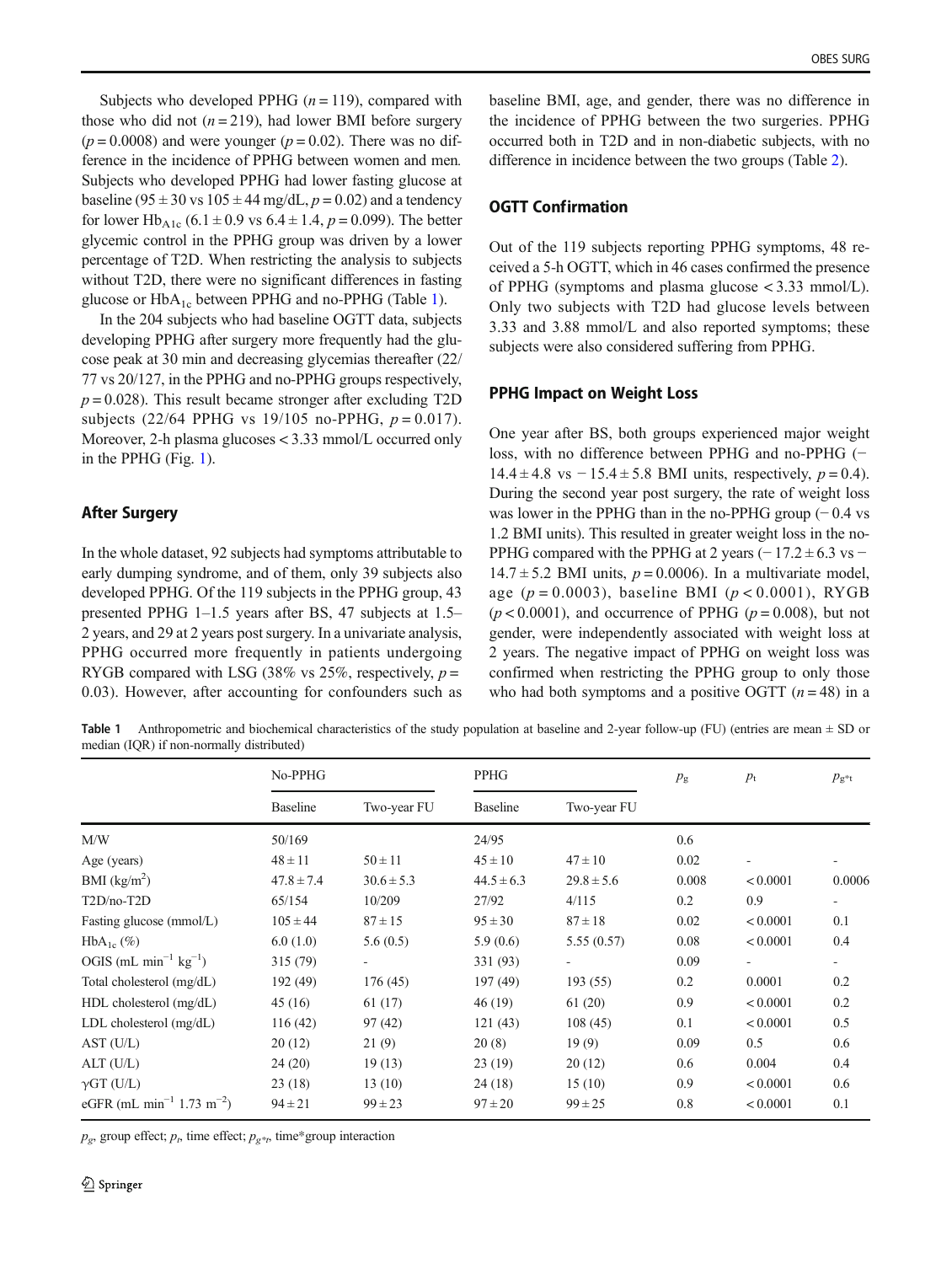<span id="page-4-0"></span>No Early peak Early peak  $\triangle$  2- hr PG < 3.33 mmol/L

No PPHG group a







Fig. 1 Baseline OGTT plasma glucose levels in individuals without (A) or with PPHG (B). In both groups, the gray line with squares represents tests showing an early peak; the numbers indicate the corresponding early peak incidences (16% in the no-PPHG vs 29% in the PPHG group). The dotted black line with triangles in the PPHG group indicates those OGTTs where 2-h plasma glucose levels were < 3.33 mmol/L already at baseline; no such case was present in the no-PPHG group

univariate analysis  $(17.2 \pm 6.3 \text{ vs } 13.8 \pm 5.1 \text{ BMI units}, p =$ 0.0005) as well as a multivariate analysis ( $p = 0.045$ ). Of note, even though all confirmed PPHG subjects were advised to modify their diet, 69% of the subjects still continued reporting PPHG symptoms (even though more rare) after a longer follow-up period, and only 31% of them reported complete resolution of their symptoms.

Table 2 Type of surgery, glucose tolerance, and post-surgical remission of T2D according to PPHG

|                       | PPHG   | No-PPHG | $p$ value |
|-----------------------|--------|---------|-----------|
| RYGB/LSG, n           | 100/19 | 161/58  | $0.03*$   |
| $T2D/non-diabetic, n$ | 27/92  | 65/154  | 0.17      |
| T2D-R/T2D no-R, $n$   | 23/4   | 55/10   | 0.97      |

\*This difference was lost when adjusting for age, gender, and baseline BMI

T2D-R, T2D remission; T2D no-R, no remission

#### Macronutrients Consumption and Risk of PPHG

In a univariate analysis, 1 year after surgery, subjects in the PPHG group were consuming more complex carbohydrates compared with those in the no-PPHG group, but there was no difference in the consumption of simple carbohydrates. At 2 years, the PPHG group was consuming more simple carbohydrates compared with the no-PPHG group (Table [3](#page-5-0)). These findings were confirmed by a multivariate logistic regression: after adjusting for macronutrient categories, type of surgery, age, and gender at 1 year, the risk of developing PPHG was increased by 33% by the consumption of 1000 kcal/week of nutrients included in category 1 (slowly absorbed complex carbohydrates). At 2 years, the risk of developing PPHG was increased by 43% by the consumption of 1000 kcal/ week of nutrients included in category 2 (simple carbohydrates).

# **Discussion**

The present study combined careful collection of cases of mild-to-moderate PPHG, their follow-up data on weight loss, and the alimentary patterns of patients presenting PPHG symptoms. The major finding is that the occurrence of PPHG has an independent negative effect on weight loss achieved after BS. An additional finding is that baseline OGTT features, such as early glucose peak and tendency to having PPHG at baseline, predict PPHG after surgery. Of note, the negative impact of PPHG on weight loss was confirmed when the analysis was restricted to those subjects who had both symptoms of PPHG and a confirmatory OGTT, and persisted after a longer follow-up period at 3 and 4 years.

The negative impact of PPHG on post-surgical weight loss is in agreement with the notion that PPHG may contribute to weight regain after BS [\[22](#page-6-0)]. Banerjee and colleagues studied 50 subjects undergoing RYGB and reported no difference in weight loss between those coded as having PPHG and those who were not, only on the basis of reported symptoms [[23\]](#page-6-0). In contrast, Raverdy et al. studied subjects undergoing RYGB and reported that weight loss in the PPHG group is higher than that in the no-PPHG group [[24](#page-6-0)]. However, in this large study, the baseline BMI was not reported and was not included as a covariate; a different BMI at baseline would have affected the weight loss trajectory. In our study, baseline BMI was a strong predictor of post-surgical weight loss (Fig. [2](#page-5-0)), as is generally the case with every weight-reducing intervention [\[25](#page-7-0)].

Ideally, PPHG-predictive OGTT should be protracted to 3– 5 h after glucose ingestion. In our study, the baseline OGTT used the standard 2-h format to categorize glucose tolerance and was extended to > 2 h only in a minority of cases (data not shown). Despite this limitation, we confirmed that plasma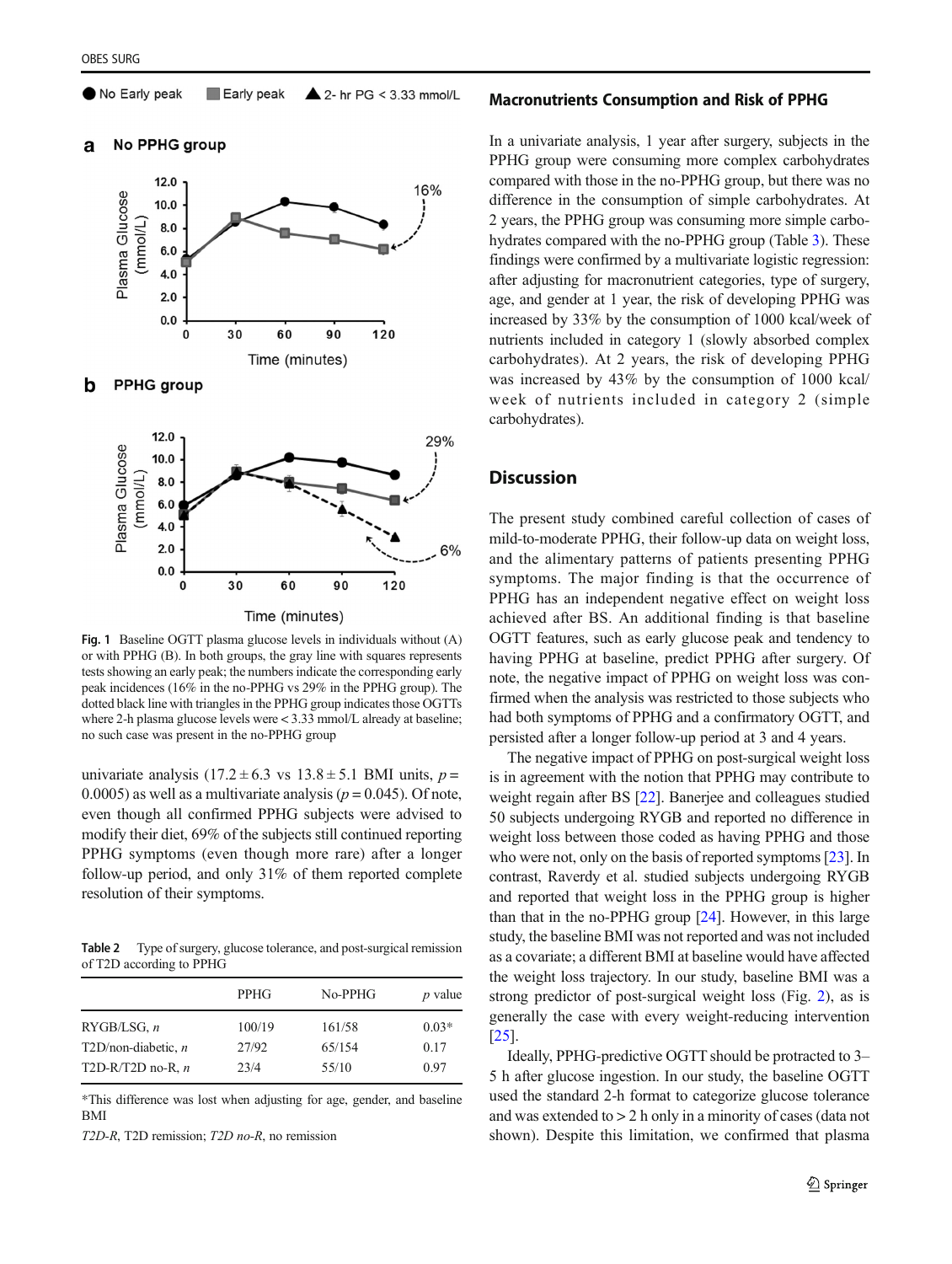| PPHG                               |                                    | $No-PPHG$                          |                                    | $\boldsymbol{p}$ |             |
|------------------------------------|------------------------------------|------------------------------------|------------------------------------|------------------|-------------|
| l year                             | 2 years                            | 1 year                             | 2 years                            | l vear           | 2 years     |
| $4.78 \pm 2.20$<br>$1.20 \pm 1.02$ | $4.85 \pm 2.06$<br>$1.66 \pm 1.13$ | $4.00 \pm 1.72$<br>$1.32 \pm 1.11$ | $4.70 \pm 2.06$<br>$1.26 \pm 0.96$ | 0.04<br>0.5      | 0.7<br>0.03 |
|                                    |                                    |                                    |                                    |                  |             |

<span id="page-5-0"></span>**Table 3** Carbohydrate consumption at the first and second years of follow-up (entries are mean  $\pm$  SD)

CHO, carbohydrate

glucose levels < 3.33 mmol/L detected within 2 h of glucose ingestion did predict PPHG after BS. This finding is in agreement with previous reports by us and others, showing that subjects who develop PPHG after BS have lower glucose nadir values on the baseline OGTT [\[26\]](#page-7-0) or report symptoms of PPHG already before surgery [\[12](#page-6-0)]. Another finding from the OGTT is that subjects who developed PPHG at baseline had more frequently an early peak of plasma glucose at 30 min and a rapid decrease thereafter, suggesting an accelerated gastrointestinal transit, which BS exacerbates [[14](#page-6-0)]. We have previously shown that the earlier glucose peak in the PPHG group is associated with a higher insulin output during the first hour of the OGTT, suggesting better β-cell function  $[26]$ .

Younger age and lower starting BMI were also independent predictors of PPHG. Since BMI is well correlated with insulin resistance [[27\]](#page-7-0), this finding suggests the presence of enhanced insulin sensitivity in the PPHG group. Previously, we have shown that higher insulin sensitivity before surgery—as assessed by OGIS—is a predictor of PPHG after both RYGB and LSG [\[26\]](#page-7-0). However, other studies have yielded negative or opposite results. In a large study, Lee et al. failed to detect any association between insulin resistance by HOMA-IR and the incidence of PPHG [\[12\]](#page-6-0). Moreover, in a recent study using the intravenous glucose tolerance test and minimal modelling, Patti et al. showed that PPHG subjects had similar insulin sensitivity as those who did not present PPHG [[28](#page-7-0)]. A study using the euglycemic clamp technique in a large, well-



Fig. 2 Association between baseline BMI and change of BMI (∂BMI) 2 years after surgery in subjects in the PPHG group (squares) and the no-PPHG group (*circles*). The slope in the former is significantly ( $p = 0.02$ ) less steep than that in the latter group

characterized cohort of bariatric patients may be needed to settle the controversy. On the other hand, our previously reported finding that subjects who develop PPHG have better βcell glucose sensitivity concurs with Patti et al. [\[28](#page-7-0)] and Raverdy et al. [\[24\]](#page-6-0) who suggest that PPHG is more likely to present in subjects with higher preexisting β-cell function at a time when insulin sensitivity is restored due to weight loss.

From the analysis of the EPIC questionnaire, we found that at 2 years post surgery, subjects reporting PPHG were consuming more simple carbohydrates compared with those not reporting PPHG. This change in the alimentary pattern may be indicative of a decreased adherence to the dietary recommendations, which could facilitate the development of PPHG. Alternatively, it could also suggest that the occurrence of PPHG leads to higher consumption of carbohydrates in order to overcome the hypoglycemic event.

Approximately,  $\frac{1}{3}$  of our study population reported mildto-moderate PPHG that did not require any medical treatment apart from dietary adjustments. Severe PPHG requiring hospitalization occurred in only one RYGB patient; this result is in line with previously published epidemiology [[4\]](#page-6-0) and with the notion that severe PPHG occurs only after RYGB [[29\]](#page-7-0). One other salient finding of our study was that PPHG occurred with a similar incidence after both RYGB and LSG. Previous studies have shown a higher incidence of PPHG after RYGB than after LSG [\[30\]](#page-7-0). Against this prevalent concept, in a randomized, 1-year follow-up trial, Capristo et al. found no difference between RYGB and LSG in the incidence of PPHG (defined as a glycemia < 3.1 mmol/L)  $[29]$  $[29]$ . Randomized clinical trials with a longer follow-up are warranted in order to definitely answer whether there is or (against the prevalent idea) there is no difference in the incidence of PPHG between the two interventions.

We also showed that PPHG may occur irrespective of glucose tolerance, in accordance with Natoudi et al. [[13](#page-6-0)] who reported PPHG occurring also in subjects with T2D in remission. We expand on this finding by describing PPHG in subjects with T2D who did not achieve remission after surgery [\[31](#page-7-0)]. Of note, all these subjects were in good glycemic control with diet only and were not being treated with any hypoglycemic agent.

The strengths of our study are the relatively large size, the long follow-up, and the detailed clinical characterization of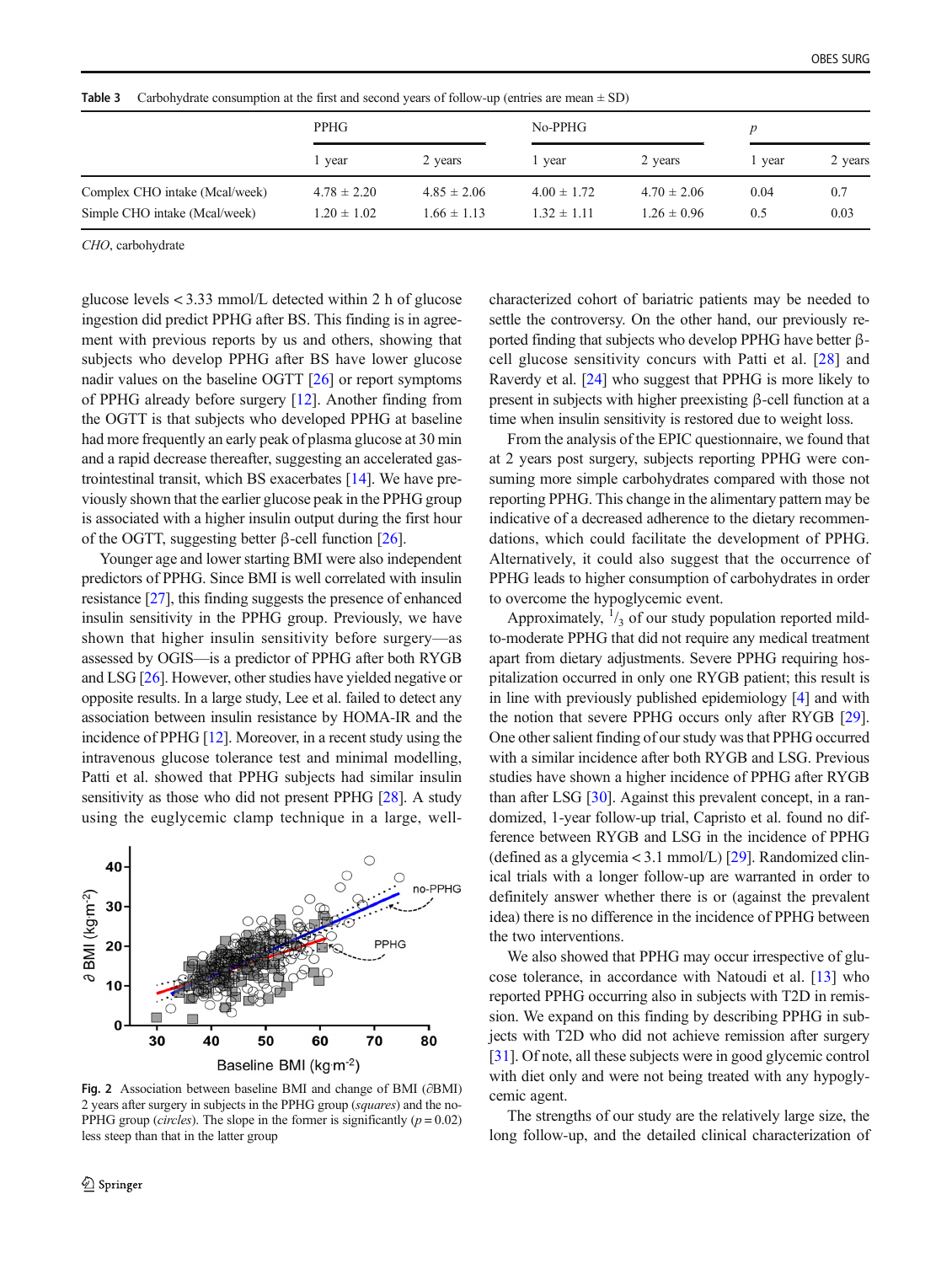<span id="page-6-0"></span>the study population with frequent follow-up visits. Our study has also limitations. Most importantly, the initial detection of PPHG was based on a combination of symptoms and the alimentary context. However, the diagnostic OGTT performed in roughly half of them confirmed the presence of PPHG in all cases. Moreover, we chose to use OGTT, instead of a mixed meal test (MMT), which would have represented a more physiologic test to diagnose PPHG. In turn, a drawback of MMT is that it is not standardized across different studies, having several mixed meals being used. All in all, in clinical practice, clinicians have to identify hypoglycemic episodes based solely on symptoms [\[32](#page-7-0)]. However, PPHG may be asymptomatic [8], which also means that the current study may underestimate the incidence of PPHG after BS.

In conclusion, our study shows that mild-to-moderate PPHG occurs frequently after BS irrespective of glucose tolerance and that subjects who suffer from PPHG lose less weight compared with those who do not have PPHG. An OGTT performed before surgery provides important information that can predict PPHG after surgery, and should be considered in all candidates for BS. Close follow-up of patients after surgery is warranted in order to detect early episodes of PPHG, which may decrease the weight loss efficacy of surgery.

Authors' Contribution E. R., D.M., and M.N. collected and analyzed data, reviewed literature, and drafted the manuscript. M.S., F.D., S.M., and V.S. analyzed data. M.A. operated the patients. M.A., S.T., E.F., and M.N. reviewed the manuscript. All authors approved the final version of the manuscript. M.N. is the guarantor of this work and, as such, had full access to all the data in the study and takes responsibility for the integrity of the data and the accuracy of the data analysis.

#### Compliance with Ethical Standards

The Ethics Committee of Pisa University approved the present study (number 2360). Prior to enrolment, each participant gave written consent. The study was performed in accordance with the Declaration of Helsinki.

Conflict of Interest The authors declare that they have no conflict of interest.

# References

- 1. Service GJ, Thompson GB, Service FJ, et al. Hyperinsulinemic hypoglycemia with nesidioblastosis after gastric-bypass surgery. N Engl J Med. 2005;353:249–54.
- 2. Patti ME, McMahon G, Mun EC, et al. Severe hypoglycaemia postgastric bypass requiring partial pancreatectomy: evidence for inappropriate insulin secretion and pancreatic islet hyperplasia. Diabetologia. 2005;48:2236–40.
- 3. Vaurs C, Brun JF, Bertrand M, et al. Post-prandial hypoglycemia results from a non-glucose-dependent inappropriate insulin secretion in Roux-en-Y gastric bypassed patients. Metabolism: clinical and experimental. Metabolism. 2016;65:18–26.
- 4. Lee CJ, Clark JM, Schweitzer M, et al. Prevalence of and risk factors for hypoglycemic symptoms after gastric bypass and sleeve gastrectomy. Obesity. 2015;23:1079–84.
- 5. Papamargaritis D, Koukoulis G, Sioka E, et al. Dumping symptoms and incidence of hypoglycaemia after provocation test at 6 and 12 months after laparoscopic sleeve gastrectomy. Obes Surg. 2012;22: 1600–6.
- 6. Eloy R, Garaud JC, Moody A, et al. Jejunal factor stimulating insulin release in the isolated perfused canine pancreas and jejunum. Horm Metab Res. 1975;7:461–7.
- 7. Marsk R, Jonas E, Rasmussen F, et al. Nationwide cohort study of post-gastric bypass hypoglycaemia including 5,040 patients undergoing surgery for obesity in 1986-2006 in Sweden. Diabetologia. 2010;53:2307–11.
- 8. Abrahamsson N, Eden Engstrom B, et al. Hypoglycemia in everyday life after gastric bypass and duodenal switch. Eur J Endocrinol. 2015;173:91–100.
- 9. Sarwar H, Chapman 3rd WH, Pender JR, et al. Hypoglycemia after Roux-en-Y gastric bypass: the BOLD experience. Obes Surg. 2014;24:1120–4.
- 10. Pigeyre M, Vaurs C, Raverdy V, et al. Increased risk of OGTTinduced hypoglycemia after gastric bypass in severely obese patients with normal glucose tolerance. Surg Obes Relat Dis. 2015;11:573–7.
- 11. Nielsen JB, Pedersen AM, Gribsholt SB, et al. Prevalence, severity, and predictors of symptoms of dumping and hypoglycemia after Roux-en-Y gastric bypass. Surg Obes Relat Dis. 2016;12:1562–8.
- 12. Lee CJ, Wood GC, Lazo M, et al. Risk of post-gastric bypass surgery hypoglycemia in nondiabetic individuals: a single center experience. Obesity. 2016;24:1342–8.
- 13. Natoudi M, Panousopoulos SG, Memos N, et al. Laparoscopic sleeve gastrectomy for morbid obesity and glucose metabolism: a new perspective. Surg Endosc. 2014;28:1027–33.
- 14. Guarino D, Moriconi D, Mari A, et al. Postprandial hypoglycaemia after Roux-en-Y gastric bypass in individuals with type 2 diabetes. Diabetologia. 2019;62:178–86.
- 15. Guiducci L, Iervasi G, Quinones-Galvan A. On the paradox insulin resistance/insulin hypersensitivity and obesity: two tales of the same history. Expert Rev Cardiovasc Ther. 2014;12:637–42.
- 16. Sugerman HJ, Londrey GL, Kellum JM, et al. Weight loss with vertical banded gastroplasty and Roux-Y gastric bypass for morbid obesity with selective versus random assignment. Am J Surg. 1989;157:93–102.
- 17. Sugerman HJ, Starkey JV, Birkenhauer R. A randomized prospective trial of gastric bypass versus vertical banded gastroplasty for morbid obesity and their effects on sweets versus non-sweets eaters. Ann Surg. 1987;205:613–24.
- 18. Expert Committee on the Diagnosis and Classification of Diabetes Mellitus. Report of the expert committee on the diagnosis and classification of diabetes mellitus. Diabetes Care. 2003;26(Suppl 1): S5–20.
- 19. Deary IJ, Hepburn DA, MacLeod KM, et al. Partitioning the symptoms of hypoglycaemia using multi-sample confirmatory factor analysis. Diabetologia. 1993;36:771–7.
- 20. Pisani P, Faggiano F, Krogh V, et al. Relative validity and reproducibility of a food frequency dietary questionnaire for use in the Italian EPIC centres. Int J Epidemiol. 1997;26(Suppl 1):S152–60.
- 21. Mari A, Pacini G, Murphy E, et al. A model-based method for assessing insulin sensitivity from the oral glucose tolerance test. Diabetes Care. 2001;24:539–48.
- 22. Patti ME, Goldfine AB. The rollercoaster of post-bariatric hypoglycaemia. Lancet Diabetes Endocrinol. 2016;4:94–6.
- 23. Banerjee A, Ding Y, Mikami DJ, et al. The role of dumping syndrome in weight loss after gastric bypass surgery. Surg Endosc. 2013;27:1573–8.
- 24. Raverdy V, Baud G, Pigeyre M, et al. Incidence and predictive factors of postprandial hyperinsulinemic hypoglycemia after Roux-en-Y gastric bypass: a five year longitudinal study. Ann Surg. 2016;264:878–85.